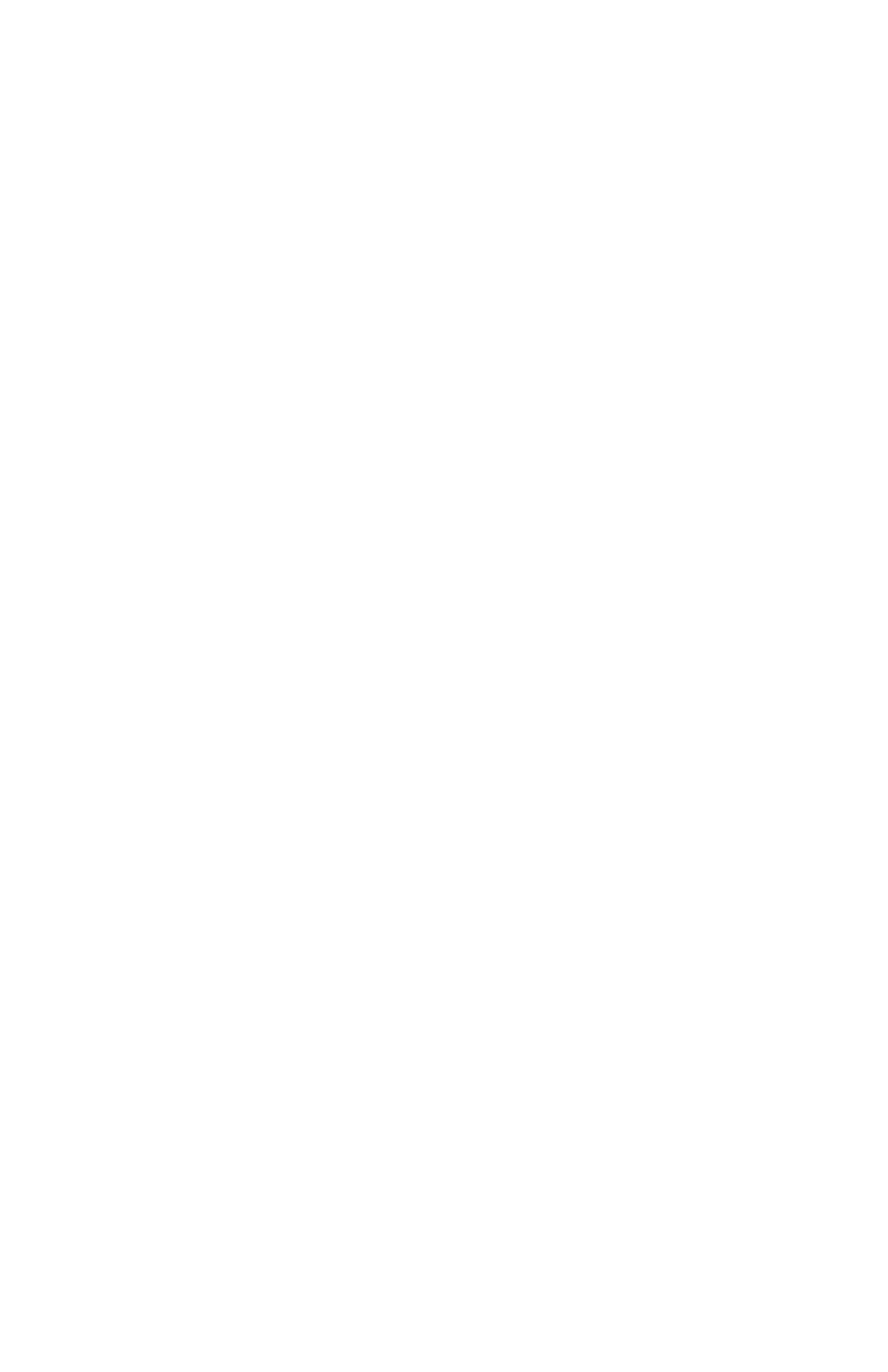

## TABLE of CONTENTS

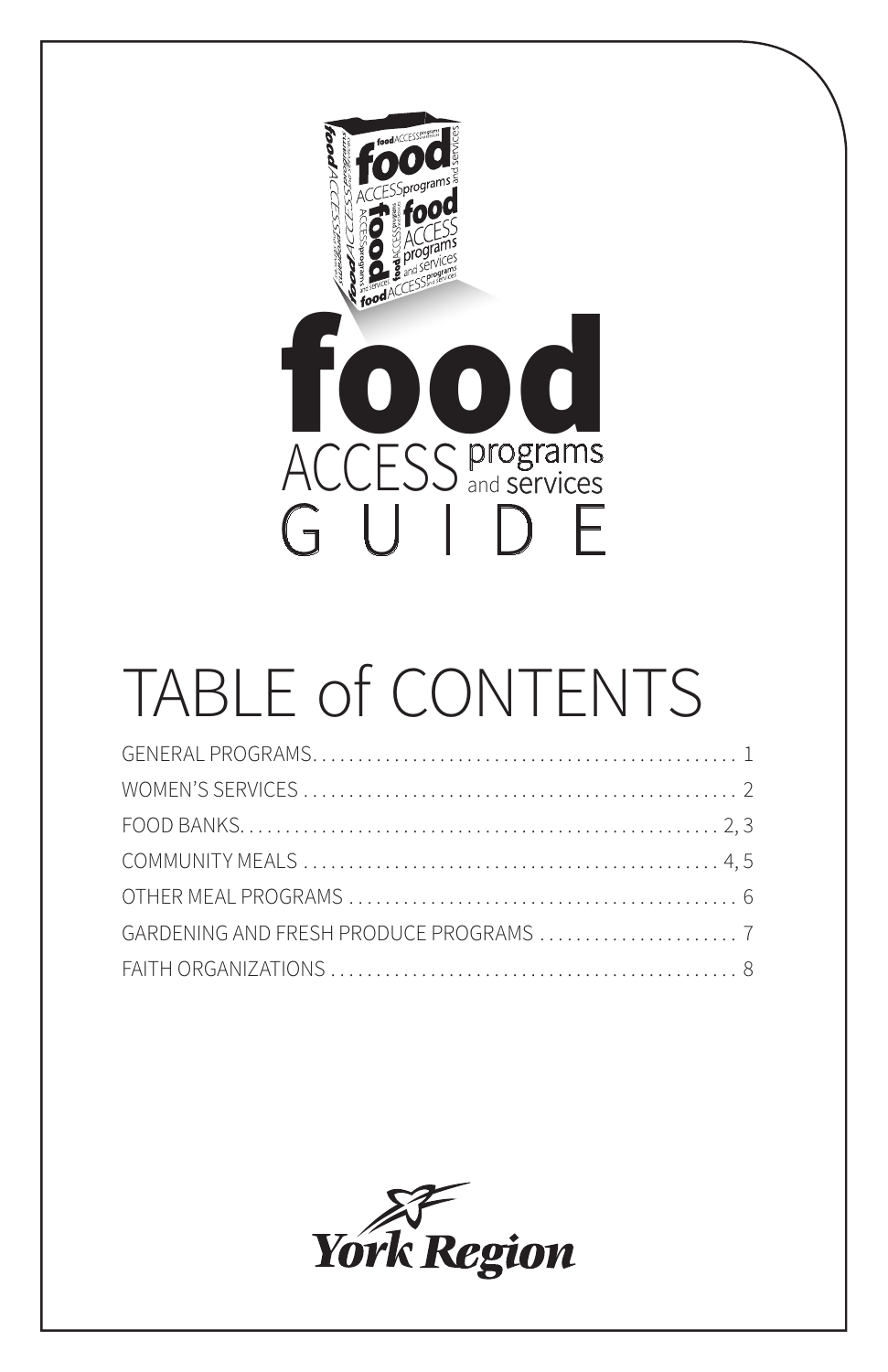## food **ACCESS** and services nod and **services** food GUIDE

This listing provides an overview of food access programs and services in York Region. Information is current as of September 2013. For up-to-date information or directions, please call the phone numbers listed.

| <b>General</b>                                                              | <b>Contact Information</b>                                                 | <b>Description</b>                                                                                                                                                                                                                                                                                                                                               |
|-----------------------------------------------------------------------------|----------------------------------------------------------------------------|------------------------------------------------------------------------------------------------------------------------------------------------------------------------------------------------------------------------------------------------------------------------------------------------------------------------------------------------------------------|
| York Region<br>Community<br>and Health Services<br><b>Health Connection</b> | 1-800-361-5653<br>www.york.ca/<br>healthconnection                         | York Region Community and<br><b>Health Services Health Connection</b><br>is a free and confidential health<br>information/education telephone<br>service. Public health nurses, sexual<br>health nurses and health inspectors<br>provide current health information,<br>support and counselling for your<br>individual health-related concerns<br>and questions. |
| EatRight Ontario                                                            | 1-877-510-5102<br>www.ontario.ca/<br>eatright                              | EatRight Ontario is a free and<br>confidential service on nutrition,<br>food and healthy eating<br>information. Registered dietitians<br>can be contacted directly via<br>the website or toll-free number<br>to provide nutrition advice to<br>individuals and families.                                                                                         |
| YorkLink                                                                    | www.yorklink.org                                                           | This online and hard-copy<br>directory connects York Region<br>residents with over 700 community<br>service providers and government<br>agencies in the region.                                                                                                                                                                                                  |
| <b>York Region</b><br><b>Food Network</b><br>Aurora                         | 905-841-3101 or<br>1-866-454-9736<br>350 Industrial Parkway<br>www.yrfn.ca | York Region Food Network is a<br>registered charity that offers<br>programs, raises awareness and<br>promotes policy changes for<br>increased access to affordable and<br>nutritious food produced within a<br>sustainable food system. YRFN's<br>vision is Food for health -<br>Food for all.                                                                   |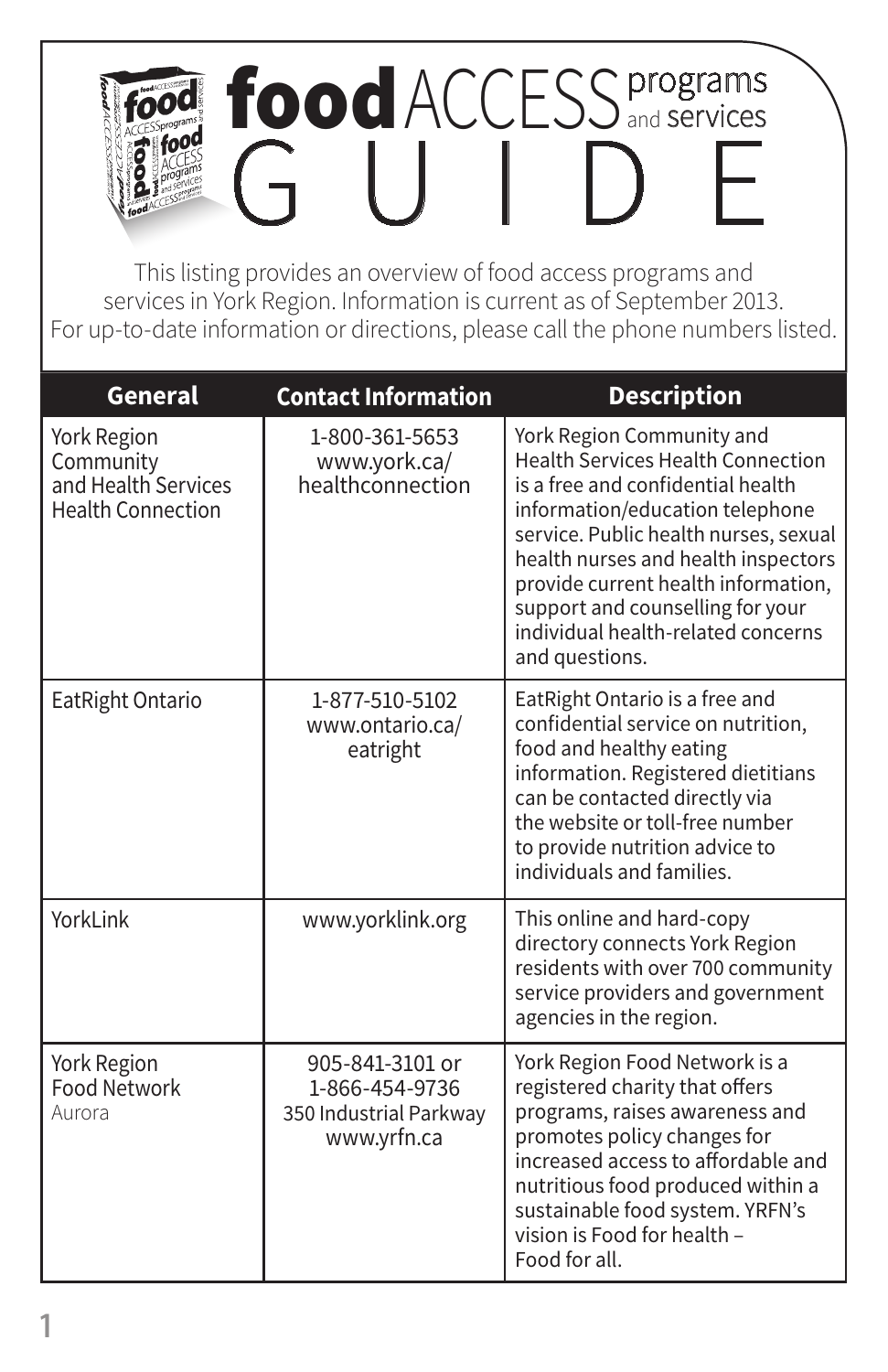| <b>Women's Services</b>                                                | <b>Contact Information</b>                                                                         | <b>Description</b>                                                                                                                                                                                                                                                              |
|------------------------------------------------------------------------|----------------------------------------------------------------------------------------------------|---------------------------------------------------------------------------------------------------------------------------------------------------------------------------------------------------------------------------------------------------------------------------------|
| ABC - All Babies<br>Count<br>Keswick and<br>Newmarket<br>Richmond Hill | 905-853-5514 or<br>1-877-516-3715<br>905-856-5511 or<br>1-866-404-2077<br>ext. 214<br>905-471-1620 | A nutrition program for moms-to-<br>be. Provides snacks, a small meal<br>and take-home groceries.<br>Programs run on:<br>Mondays - Newmarket<br>Tuesdays - Keswick<br>Wednesdays - Richmond Hill<br>Thursdays - Markham                                                         |
| Markham                                                                |                                                                                                    |                                                                                                                                                                                                                                                                                 |
| Rose of Sharon<br>Services for Young<br>Mothers<br>Newmarket           | 905-853-5514 or<br>1-877-516-3715<br>361 Eagle Street<br>www.therose.ca                            | Programs designed to meet<br>specific needs and interests of<br>young mothers and their infant to<br>preschool-aged children. Provides<br>educational and support services<br>to clients. Food bank and donation<br>room available for clients. Open:<br>8:30 a.m. to 4:30 p.m. |
| <b>Women's Centre</b><br>of York Region<br>Newmarket                   | 905-853-9270<br>120 Harry Walker<br>Parkway<br>www.wcyr.ca                                         | Offers individual counselling and<br>group programs to women in<br>transition and needing support.<br>Onsite supplemental food program<br>and clothing exchange are available<br>to clients.<br>Open: Monday - Friday 9:00 a.m.<br>to 4:30 p.m.                                 |
| <b>Food Banks</b>                                                      | <b>Contact Information</b>                                                                         | <b>Description</b>                                                                                                                                                                                                                                                              |
| Aurora Food Pantry                                                     | 905-841-1577<br>350 Industrial<br>Parkway South, Unit 101<br>Aurora                                | Open:<br>Saturdays 9:00 a.m. to 3:00 p.m.<br>2nd and 4th Thursday of the month<br>6:00 p.m. to 8:00 p.m.                                                                                                                                                                        |
| Georgina Community<br><b>Food Pantry</b>                               | 905-596-0557<br>110 High Street<br><b>Sutton West</b>                                              | Open:<br>Thursdays 6:00 p.m. to 8:00 p.m.<br>Fridays 9:00 a.m. to 12:00 p.m.                                                                                                                                                                                                    |
| <b>Humanity First</b><br>Canada                                        | 416-440-0346<br>600 Bowes Road.<br>Concord, Unit 40<br>(Hwy 7/Keele)                               | Provides non-perishable foods to<br>individuals, and families in need.<br>Please phone for hours of operation<br>and to make arrangements to<br>receive the food. Delivery provided<br>to those who do not have their own<br>transportation.                                    |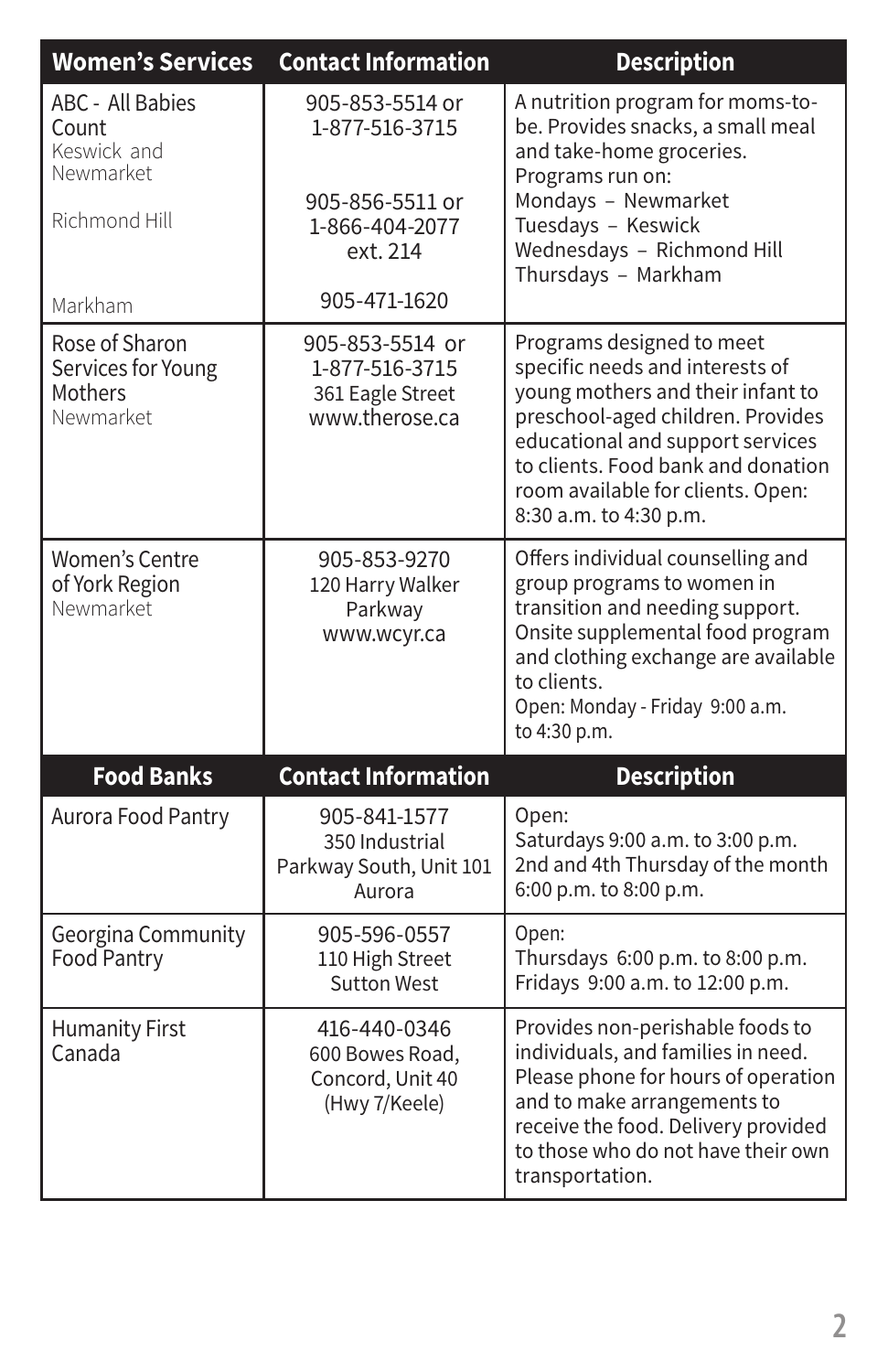| <b>Food Banks</b>                                     | <b>Contact Information</b>                                                                                    | <b>Description</b>                                                                                                                                                                  |
|-------------------------------------------------------|---------------------------------------------------------------------------------------------------------------|-------------------------------------------------------------------------------------------------------------------------------------------------------------------------------------|
| King Township<br>Food Bank                            | 905-806-1125<br>www.kingtownship-<br>foodbank.ca                                                              | Provides pre-packaged food<br>hampers on the last Saturday of<br>each month.                                                                                                        |
| Markham Food Bank                                     | 905-472-2437<br>190 Bullock Drive,<br>Unit 11                                                                 | Open:<br>Tuesdays 6:30 p.m. to 8:15 p.m.<br>Thursdays 12:30 p.m. to 2:15 p.m.<br>Saturdays 9:00 a.m. to 11:45 a.m.                                                                  |
| <b>Mount Albert</b><br><b>Food Pantry</b>             | 905-473-2562<br>Mount Albert<br><b>United Church</b><br>41 Alice Street                                       | Open:<br>Last Wednesday of the month<br>2:00 p.m. to 6:00 p.m.                                                                                                                      |
| Newmarket<br><b>Food Pantry</b>                       | 905-895-6823<br>171 Main St. South,<br>Unit 8<br>(backdoor)                                                   | Open:<br>Mondays 9:30 a.m. to 11:30 a.m.<br>Wednesdays 9:30 a.m. to 11:30 a.m.<br>Thursdays 9:30 a.m. to 11:30 a.m.<br>Every second Tuesday of each<br>month 6:00 p.m. to 7:30 p.m. |
| Richmond Hill<br><b>Community Food</b><br><b>Bank</b> | 905-508-4761<br>55 Newkirk Drive -<br>Side Door<br>(North of Major<br>Mackenzie,<br>east side of Newkirk)     | Open:<br>Monday - Friday<br>9:00 a.m. to 11:45 a.m.                                                                                                                                 |
| Vaughan Food Bank                                     | 905-851-2333<br>71 Marycroft Avenue,<br>Unit 8<br>Woodbridge<br>(Hwy 7 and 400)                               | Open:<br>Thursdays<br>10:00 a.m. to 4:00 p.m.<br>Fridays<br>10:00 a.m. to 4:00 p.m.                                                                                                 |
| Whitchurch/Stouffville<br>Food Bank                   | 905-640-4704<br>Churchill Baptist Church<br>15336 Ninth Line,<br>Stouffville<br>(Aurora Road and<br>9th Line) | Open:<br>Tuesdays 9:30 a.m. to 12:00 p.m.                                                                                                                                           |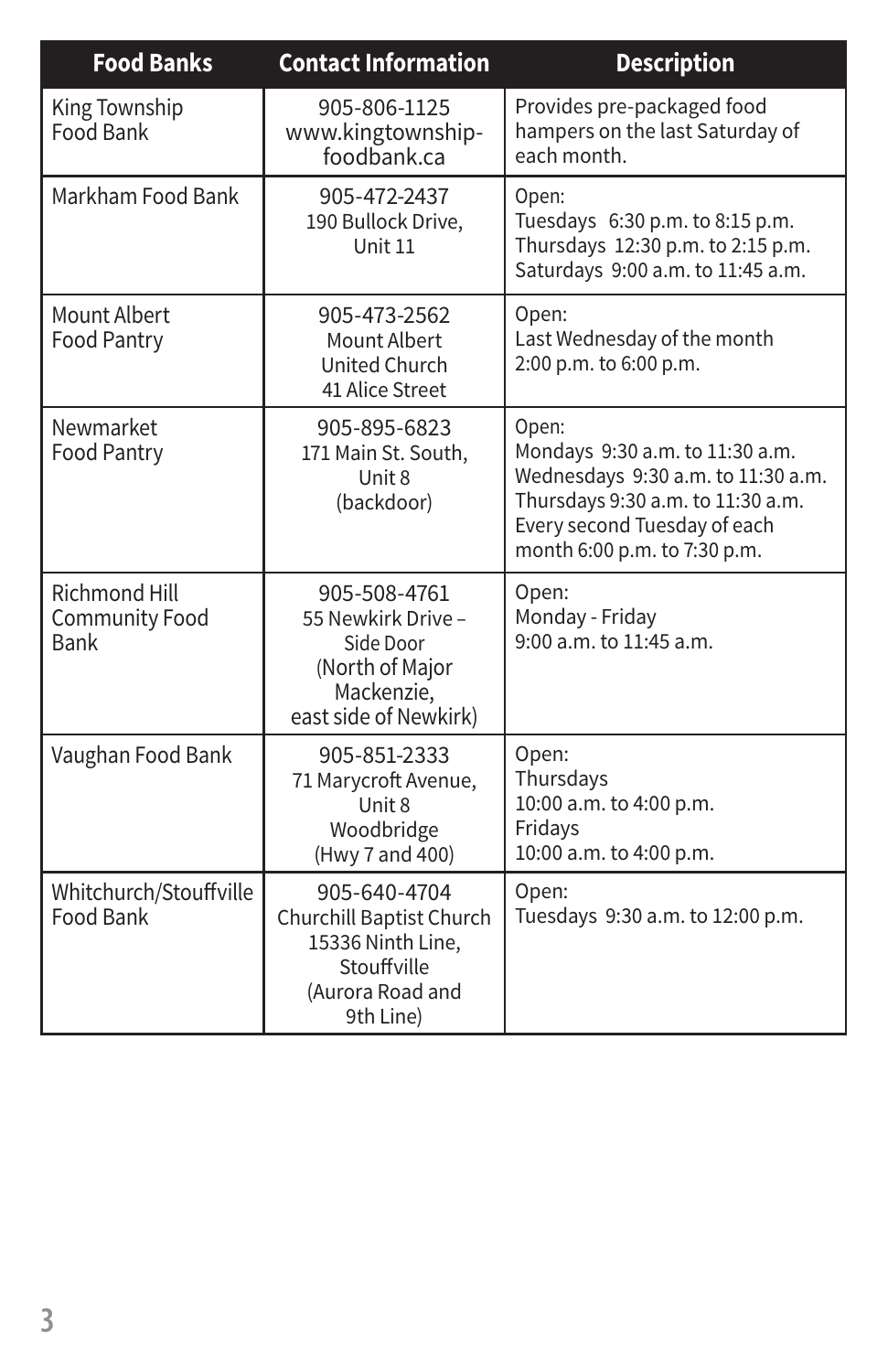| <b>Community Meals</b>                                                             | <b>Contact Information</b>                                                                            | <b>Description</b>                                                                                                                                                                      |
|------------------------------------------------------------------------------------|-------------------------------------------------------------------------------------------------------|-----------------------------------------------------------------------------------------------------------------------------------------------------------------------------------------|
| <b>Aurora United Church</b><br><b>Rise and Shine</b><br><b>Breakfast</b><br>Aurora | 905-727-1935<br>15186 Yonge Street                                                                    | A breakfast program open to<br>community members every<br>Saturday from 9:30 a.m. to 11 a.m.<br>from October to April.                                                                  |
| Martha's Table<br>Aurora                                                           | 905-727-5011<br>St. Andrew's<br>Presbyterian Church<br>32 Mosely Street<br>(at Victoria)              | A free lunch of hot soup, sandwich<br>and dessert is offered every<br>Thursday from 11:30 a.m. to 1:00<br>p.m. All are welcome. Program<br>closed in July and August.                   |
| Seniors' Lunch<br><b>Budget Bistro</b><br>Aurora                                   | 905-726-4767<br>Aurora Seniors' Centre<br>5 Municipal Way                                             | Provides a light lunch every<br>Wednesday for seniors in the<br>community. During summer,<br>provides barbeque. Cost is \$4.00<br>for non-members. Open from 12:00<br>p.m. to 1:00 p.m. |
| Welcome Table<br>Aurora                                                            | 905-727-6101<br>Trinity Anglican Church<br>79 Victoria Street<br>(E of Yonge, near Aurora<br>Library) | Offers a warm meal, friendship and<br>community spirit every Wednesday<br>from 5:30 p.m. to 7:00 p.m.                                                                                   |
| The Gathering Place<br>Keswick                                                     | 905-476-5532<br><b>Keswick United Church</b><br>177 Church Street                                     | An opportunity for people to gather<br>for fellowship and a relaxed free<br>meal. Program runs on Thursdays<br>from 5:00 p.m. to 6:30 p.m.                                              |
| <b>Community Dinner</b><br>Keswick                                                 | 905-476-4548<br><b>Keswick Christian</b><br>Church<br>2 Old Homestead Road                            | Free monthly dinner for the<br>community the last Wednesday<br>of each month from 5:00 p.m. to<br>6:30 p.m.                                                                             |
| Lunch with Grace<br>Markham                                                        | 905-294-3184<br>Grace Church<br>19 Parkway Avenue<br>(Near GO Station, E of<br><b>Hwy 48)</b>         | This meal program is open to<br>anyone who would like to attend.<br>It is held at 12:00 p.m. on the 3rd<br>Tuesday of the month. Program<br>closed in July, August and<br>December.     |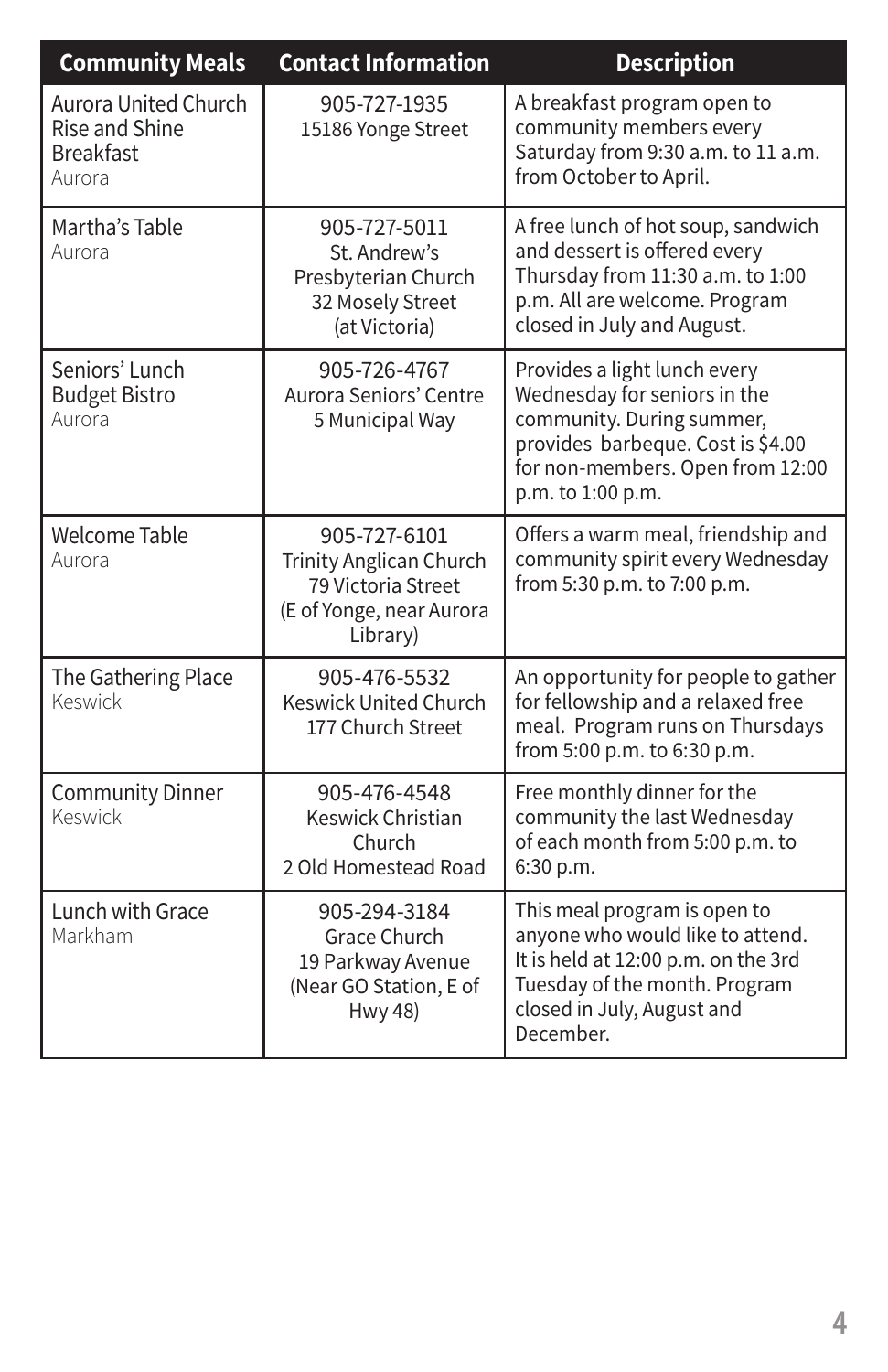| <b>Community Meals</b>                                                  | <b>Contact Information</b>                                                                          | <b>Description</b>                                                                                                                                                                                                            |
|-------------------------------------------------------------------------|-----------------------------------------------------------------------------------------------------|-------------------------------------------------------------------------------------------------------------------------------------------------------------------------------------------------------------------------------|
| Community<br><b>Bread on Main</b><br>Newmarket                          | 905-898-4137<br>St. John Chrysostom<br>Church<br>432 Ontario Street<br>(at Main St)                 | A drop-in meal program for<br>community members in need. Held<br>in the Parish Hall, with entrance<br>on Main Street. Program held on<br>Mondays, beginning at 5:00 p.m.<br>with dinner served from 5:30 p.m.<br>to 6:30 p.m. |
| Lunch At My Place<br>(LAMP)<br>Newmarket                                | 905-895-4851<br><b>Trinity United Church</b><br>461 Park Avenue<br>(at Main)                        | A drop-in hot lunch program for those<br>in need. Held on Tuesdays from 12:00<br>p.m. to 1:00 p.m. Program closed in<br>July and August.                                                                                      |
| Crosslands<br><b>Community Dinner</b><br>Newmarket                      | 905-868-9920<br>47 Millard Avenue West                                                              | A drop-in program to provide<br>social support and a meal for those<br>in need. Held on Wednesdays<br>from 12:00 p.m. to 1:00 p.m. and<br>Thursdays from 4:30 p.m. to<br>6:30 p.m. Program closed in July<br>and August.      |
| Valley View Alliance<br>Church<br><b>Community Dinner</b><br>Newmarket  | 905-830-9619<br>800 Davis Drive<br><b>Tenatronics Building</b>                                      | A drop-in program to provide social<br>support and a meal for those in need.<br>Held on Sundays from 4:00 p.m. to<br>6:00 p.m. Program open all year round.                                                                   |
| Inn from the Cold<br>Friday Night<br><b>Community Meal</b><br>Newmarket | 905-895-8889<br>510 Penrose Street<br>www.innfromthe<br>cold.ca                                     | A meal program open to anyone in the<br>community. Held on Fridays from<br>4:30 p.m. to 6:30 p.m.                                                                                                                             |
| Dinner Club<br>Richmond Hill                                            | 905-884-3005 ext. 30<br>Community Church<br>45 Crosby Avenue<br>(N of Yonge and Major<br>Mackenzie) | Provides affordable dining one<br>Saturday each month. A full course<br>meal of soup, entrée, and dessert<br>for \$10. Please call ahead for<br>information and to reserve a seat.                                            |
| <b>Community Dinner</b><br>Sutton                                       | 905-722-3544<br>St. Andrew's<br>Presbyterian Church<br>20858 Dalton Road                            | Offers a free community dinner on<br>Tuesdays from 5:00 p.m. to 6:15 p.m.<br>All are welcome.                                                                                                                                 |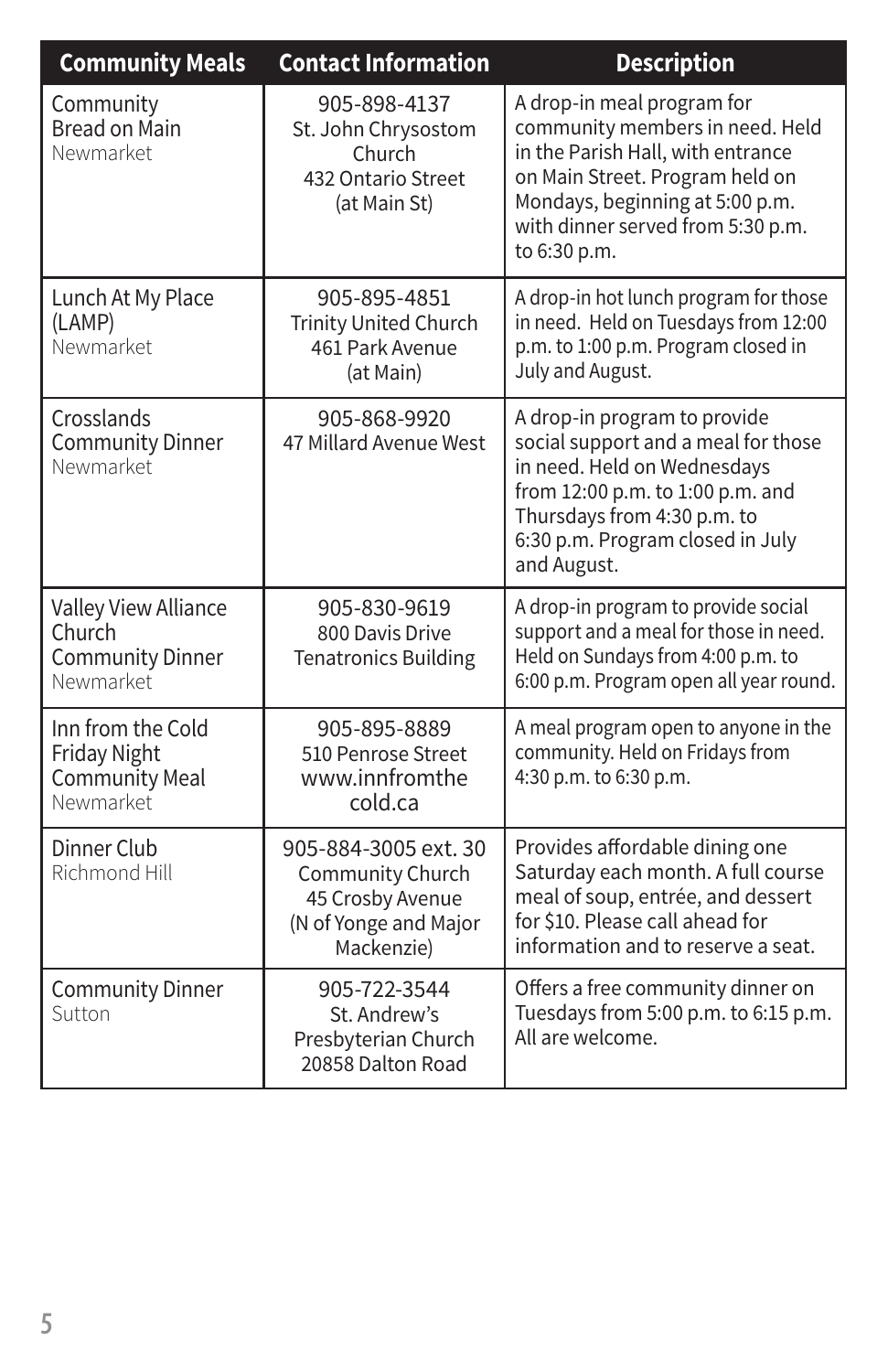| <b>Other Meal</b><br><b>Programs</b>                                         | <b>Contact Information</b>                                                                 | <b>Description</b>                                                                                                                                                                                                                                                                                 |
|------------------------------------------------------------------------------|--------------------------------------------------------------------------------------------|----------------------------------------------------------------------------------------------------------------------------------------------------------------------------------------------------------------------------------------------------------------------------------------------------|
| Meals on Wheels<br><b>CHATS (Community</b><br>Home Assistance To<br>Seniors) | 1-877-452-4287 or<br>905-713-6596<br>www.chats.on.ca                                       | Meals are available to help seniors<br>to remain independent in their own<br>homes. All foods arrive frozen for<br>final heating in the client's home.<br>Meals are delivered once a week<br>and must be ordered in advance.<br>Special diets (health, minced and<br>pureed) available on request. |
| York Region Food<br>for Learning                                             | 905-895-4512 ext.<br>4397 or<br>1-800-735-6625<br>ext. 4397<br>www.foodforlearning.<br>com | Food for Learning supports<br>breakfast and snack programs in<br>some York Region schools. Please<br>call for program locations.                                                                                                                                                                   |
| York Region Food<br><b>Network</b><br>Community Kitchen                      | 905-841-3101 or<br>1-866-454-9736<br>350 Industrial Parkway<br>www.yrfn.ca                 | Community kitchen program that<br>invites community members to<br>cook and share a healthy meal<br>together. Call for more information<br>on the breakfast and lunch<br>programs.                                                                                                                  |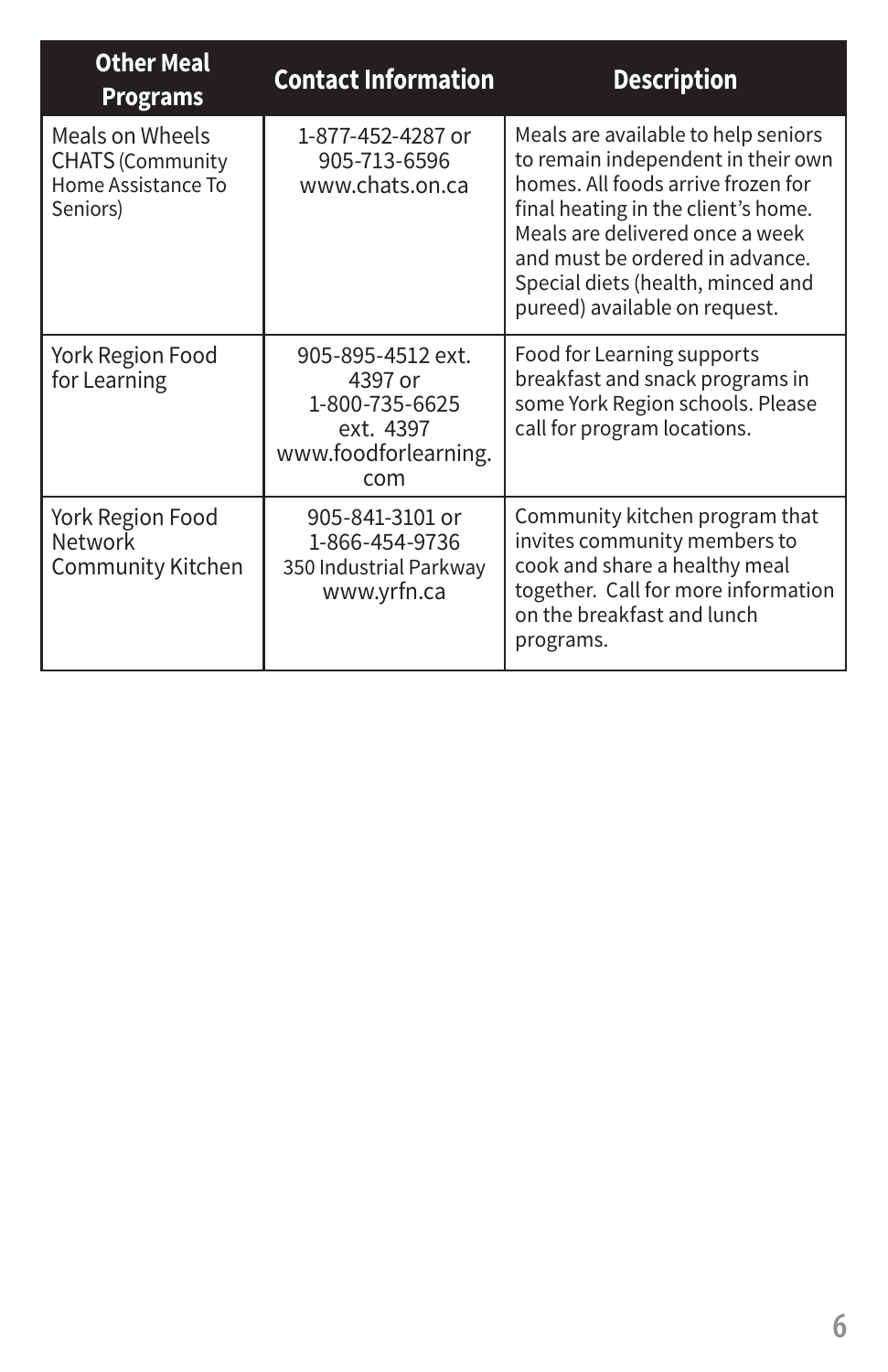| <b>Gardening and Fresh</b><br><b>Produce Programs</b>          | <b>Contact Information</b>                                                 | <b>Description</b>                                                                                                                                                                                                                                                               |
|----------------------------------------------------------------|----------------------------------------------------------------------------|----------------------------------------------------------------------------------------------------------------------------------------------------------------------------------------------------------------------------------------------------------------------------------|
| York Region Food<br><b>Network</b><br><b>Community Gardens</b> | 905-841-3101 or<br>1-800-454-9736<br>ext. 203<br>www.yrfn.ca               | Small plots of land are available<br>free to residents in Newmarket,<br>Aurora and Markham who want<br>to grow their own food. Open to<br>all gardeners. Please call for more<br>information and other locations.                                                                |
| <b>Fresh Food Partners</b><br><b>Gleaning Program</b>          | 905-895-4512<br>ext. 4339 or<br>1-800-735-6625<br>ext. 4339                | The gleaning program allows<br>community members living on<br>a limited income to pick fresh<br>vegetables and fruit at no cost.<br>Program runs from June to<br>November. Picking times are<br>determined by crop availability.                                                 |
| York Region Food<br><b>Network</b><br>Good Food Box<br>Aurora  | 905-841-3101 or<br>1-866-454-9736<br>350 Industrial Parkway<br>www.yrfn.ca | Provides fresh produce at reduced<br>cost. Two sizes of the Good Food<br>Box are available: small \$10 and<br>large \$15. The type of produce<br>varies each month. Pay by the 5th<br>of the month, pick up on the third<br>Thursday of the month. Call for<br>more information. |
| Seeds for Change                                               | 905-597-3316<br>www.seedsforchange-<br>gardens.org                         | A grassroots community<br>organization with a goal of creating<br>healthier neighbourhoods through<br>school and community gardens.<br>For more information, call or visit<br>the website.                                                                                       |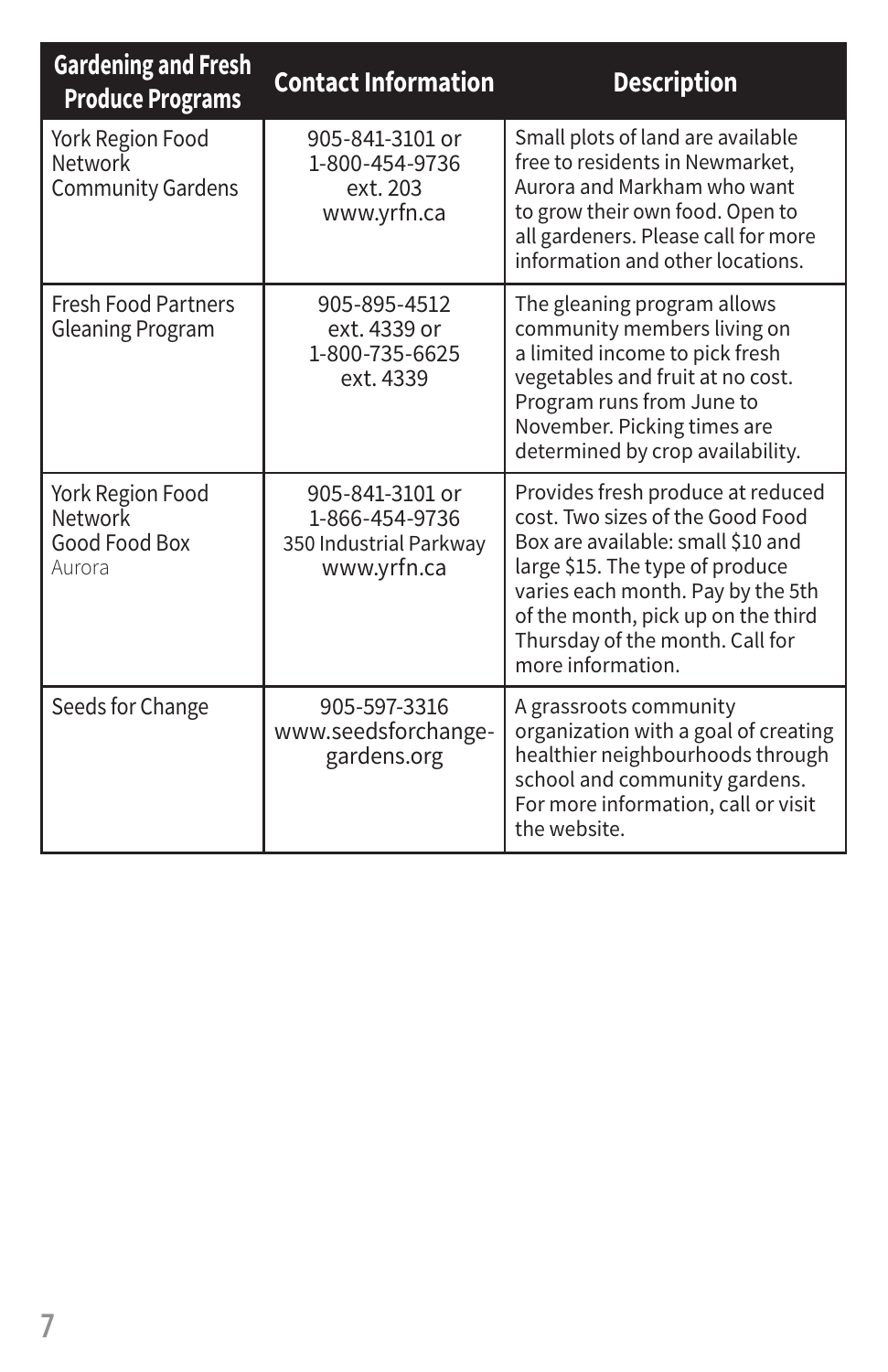| <b>Faith</b><br><b>Organizations</b>                                                                  | <b>Contact Information</b>                                                                                | <b>Description</b>                                                                                                                                                                                                                                                                           |
|-------------------------------------------------------------------------------------------------------|-----------------------------------------------------------------------------------------------------------|----------------------------------------------------------------------------------------------------------------------------------------------------------------------------------------------------------------------------------------------------------------------------------------------|
| Salvation Army<br>Georgina<br>Newmarket, Aurora                                                       | 905-722-3059<br>1816 Metro Road,<br>Jackson's Point                                                       | Provides a range of services to<br>families and individuals including<br>emergency food and clothing.                                                                                                                                                                                        |
| & area<br>(Bradford,<br>East Gwillimbury,<br>Mount Albert,                                            | 905-895-6276<br>Northridge Services<br>415 Pickering Crescent,<br>Newmarket                               |                                                                                                                                                                                                                                                                                              |
| Queensville, Sharon)<br>Markham                                                                       | 905-471-1038<br>9329 McCowan Road                                                                         |                                                                                                                                                                                                                                                                                              |
| Richmond Hill                                                                                         | 905-737-0496<br>55 Newkirk Road -<br>Front Door<br>(North of Major<br>Mackenzie,<br>east side of Newkirk) |                                                                                                                                                                                                                                                                                              |
| Unionville<br>Alliance Church<br>The Master's Pantry<br>and Used<br><b>Clothing Centre</b><br>Markham | 905-477-1104<br>4898 Sixteenth Avenue                                                                     | A food and clothing bank is available<br>on the first and third Saturday for<br>community members in need. A<br>light breakfast is served at 9:00 a.m.<br>The store opens from 9 a.m. to<br>11:00a.m.                                                                                        |
| St. Vincent de Paul<br>Society                                                                        | Please call your local<br>Catholic church for<br>information                                              | An organization which exists in most<br>Catholic church parishes to assist<br>and meet the needs of people on<br>a low income. Food vouchers may<br>be provided for those in emergency<br>situations.                                                                                        |
| <b>Welcoming Arms</b><br>Aurora                                                                       | 905-726-1483<br>44 Metcalfe Street<br>(behind Trinity<br>Anglican Church)<br>www.welcomingarms.ca         | The Outreach centre provides<br>guidance and emergency food<br>vouchers and basic toiletry items,<br>once a month for residents of<br>Aurora. Call for more information.<br>Open: Mondays 9:30 a.m. to<br>1:30 p.m.<br>Wednesdays 6:30 p.m. to 8:30 p.m.<br>Thursdays 9:30 a.m. to 1:30 p.m. |